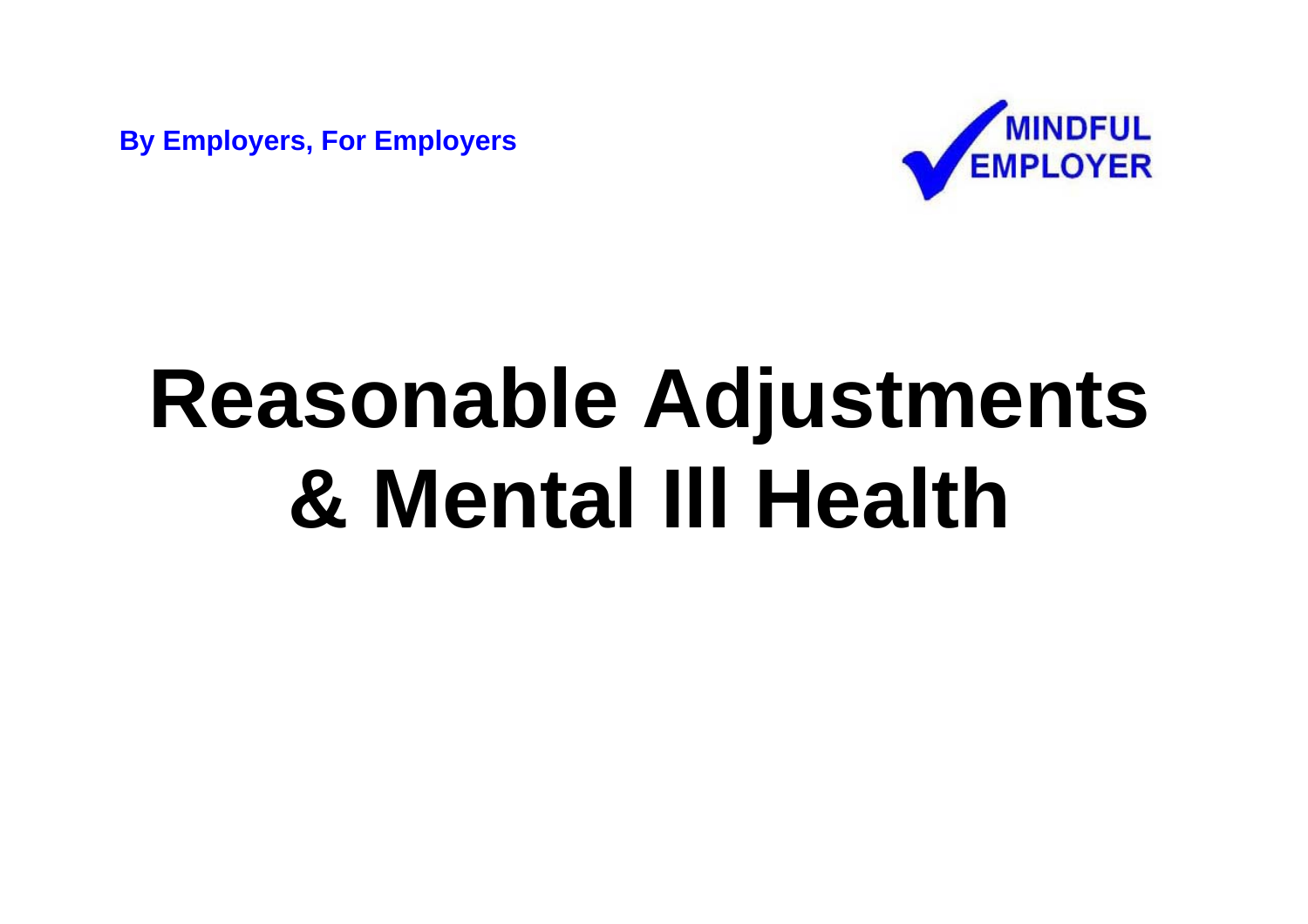Reasonable adjustments and mental ill health – practical ideas and responses to your obligations

## Catherine Casserley Cloisters

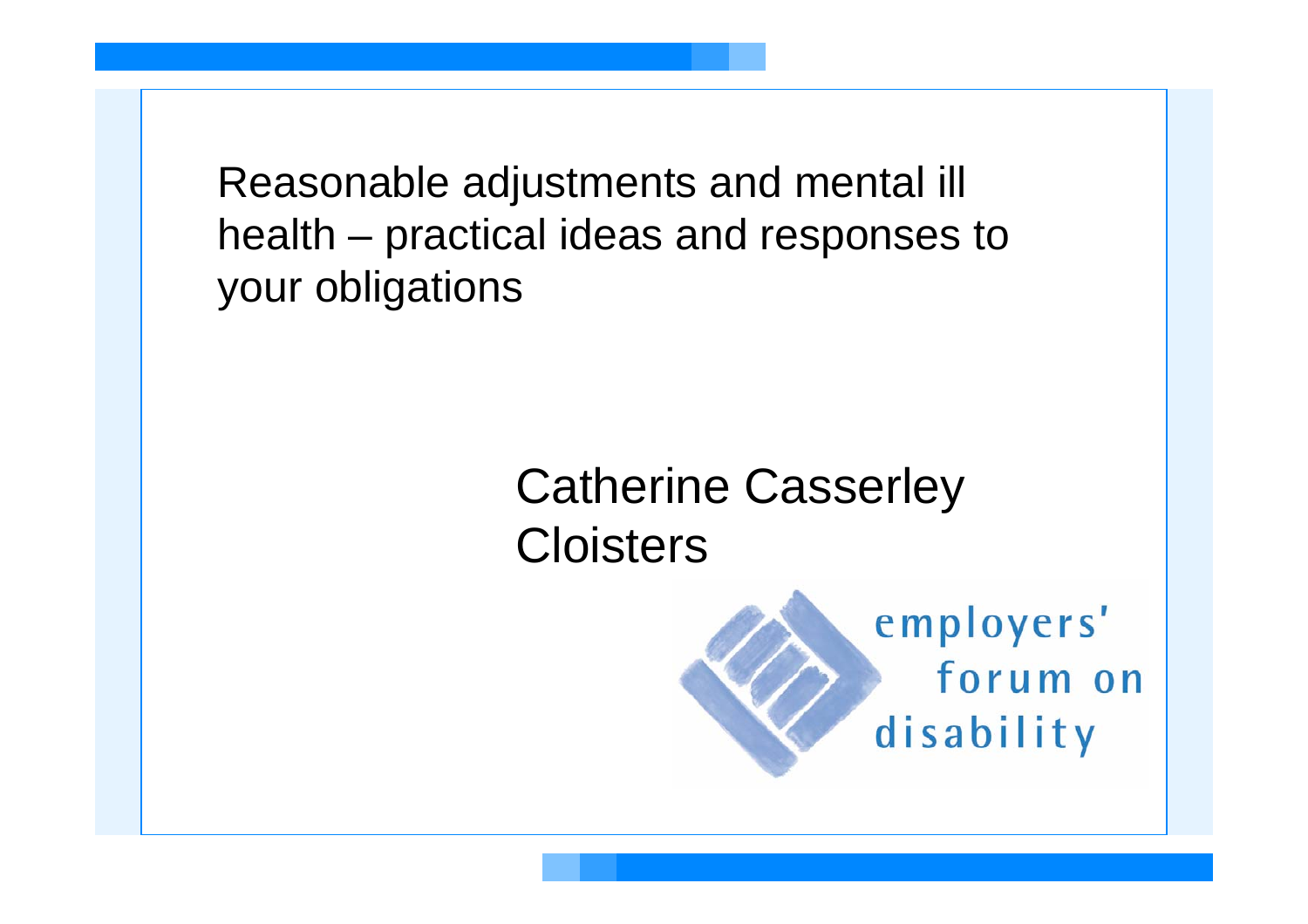#### **The Legal Context – what are your obligations?**

employers' torum on disability

- Who does the Disability Discrimination Act (DDA) cover?
- What rights and responsibilities does it give?
- What are reasonable adjustments?
- Illustrative cases
- Practical approaches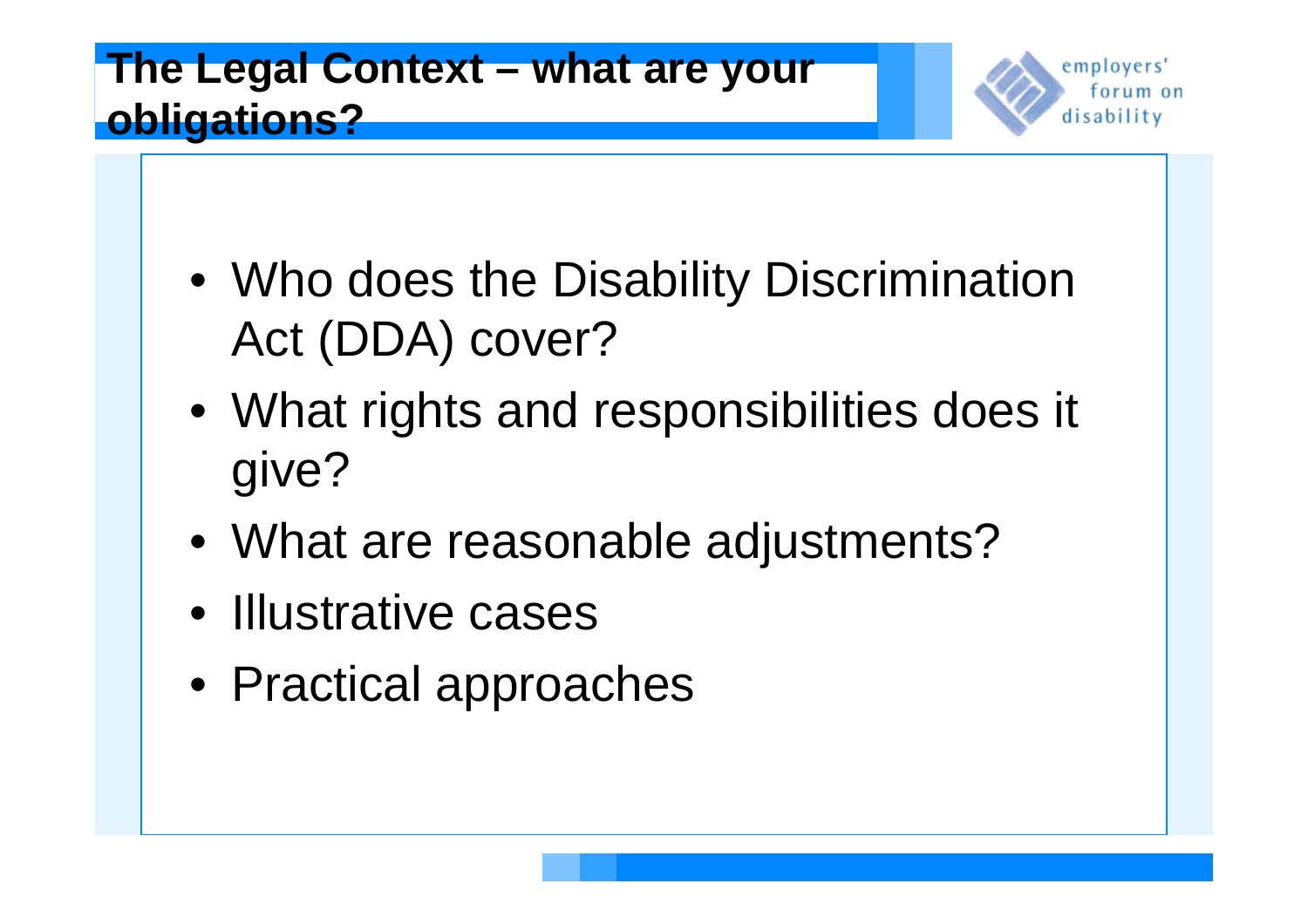

# **Definition of disability**

A physical or mental impairment that has

- a long-term and
- substantial

adverse effect on the ability to carry out normal day to day activities

Disregard medication when considering the effect upon someone of their condition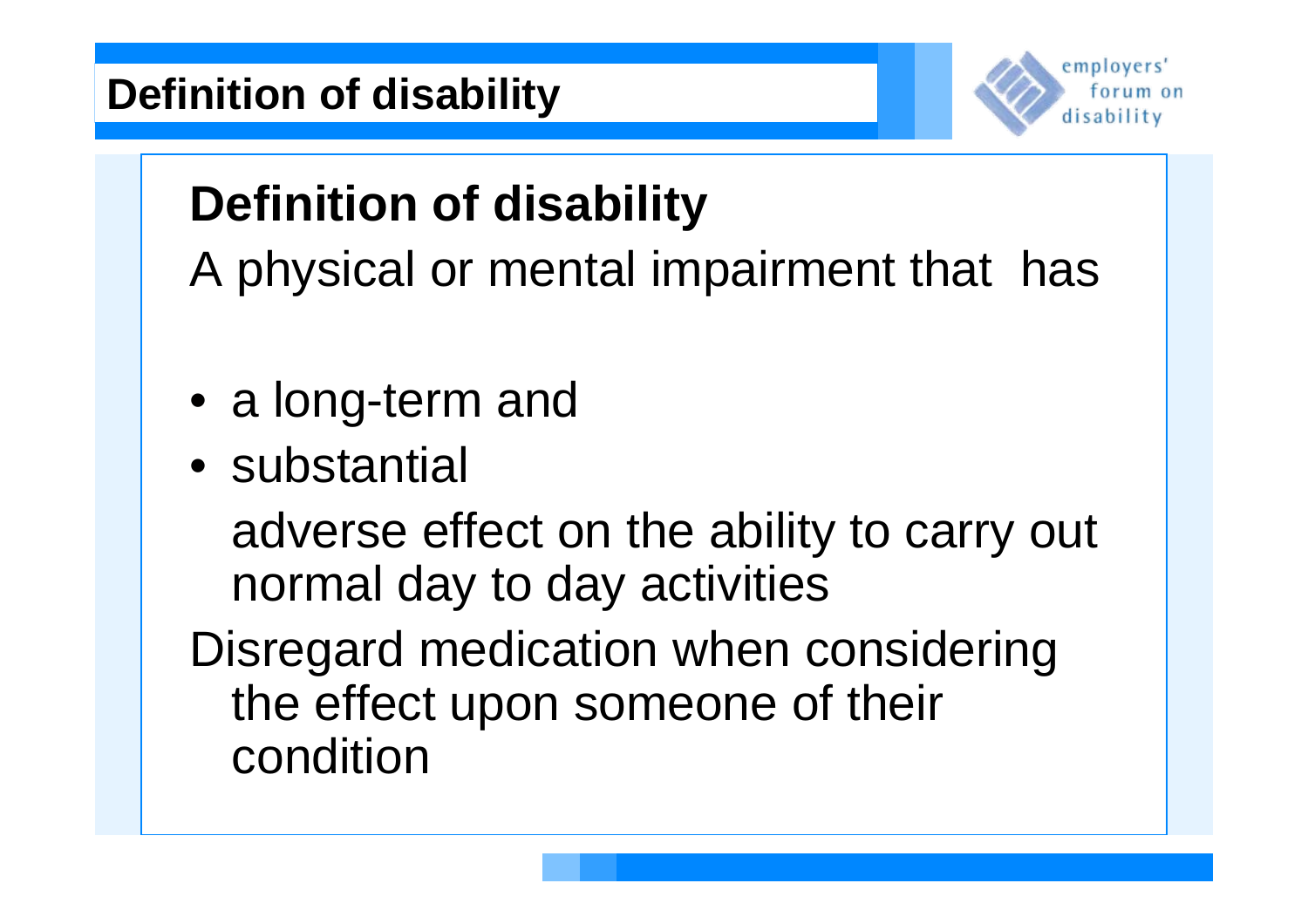

#### **Potentially very broad scope –**

- not just "obvious" disabilities but also "hidden ones", such as mental health issues
- mental illness no longer has to be "clinically" well recognised"
- past disabilities also covered (e.g. someone who has had depression in the past)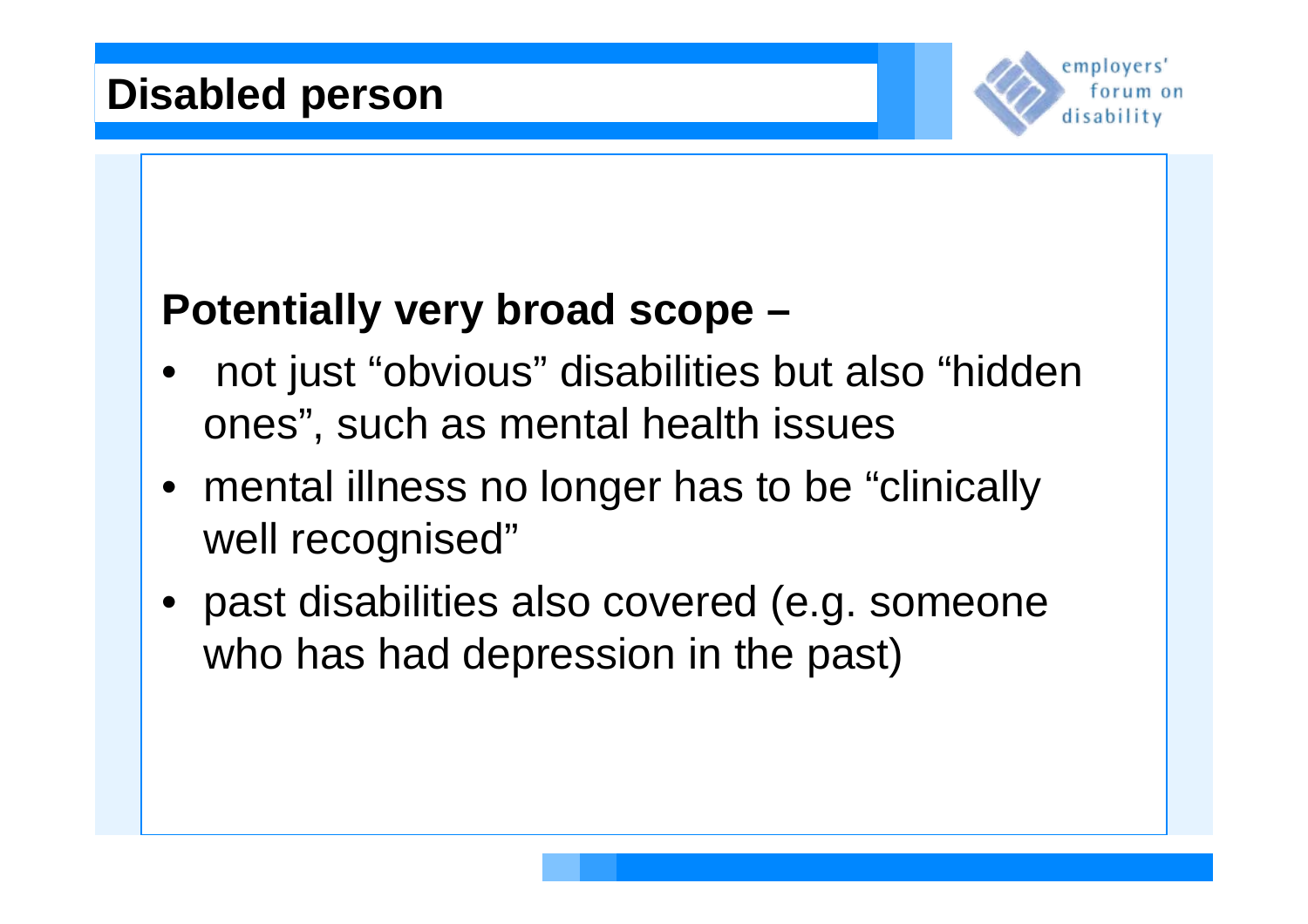

It is unlawful to discriminate against a disabled person in:

- the arrangements for determining to whom employment should be offered
- terms on which employment is offered
- by refusing to offer or deliberately not offering employment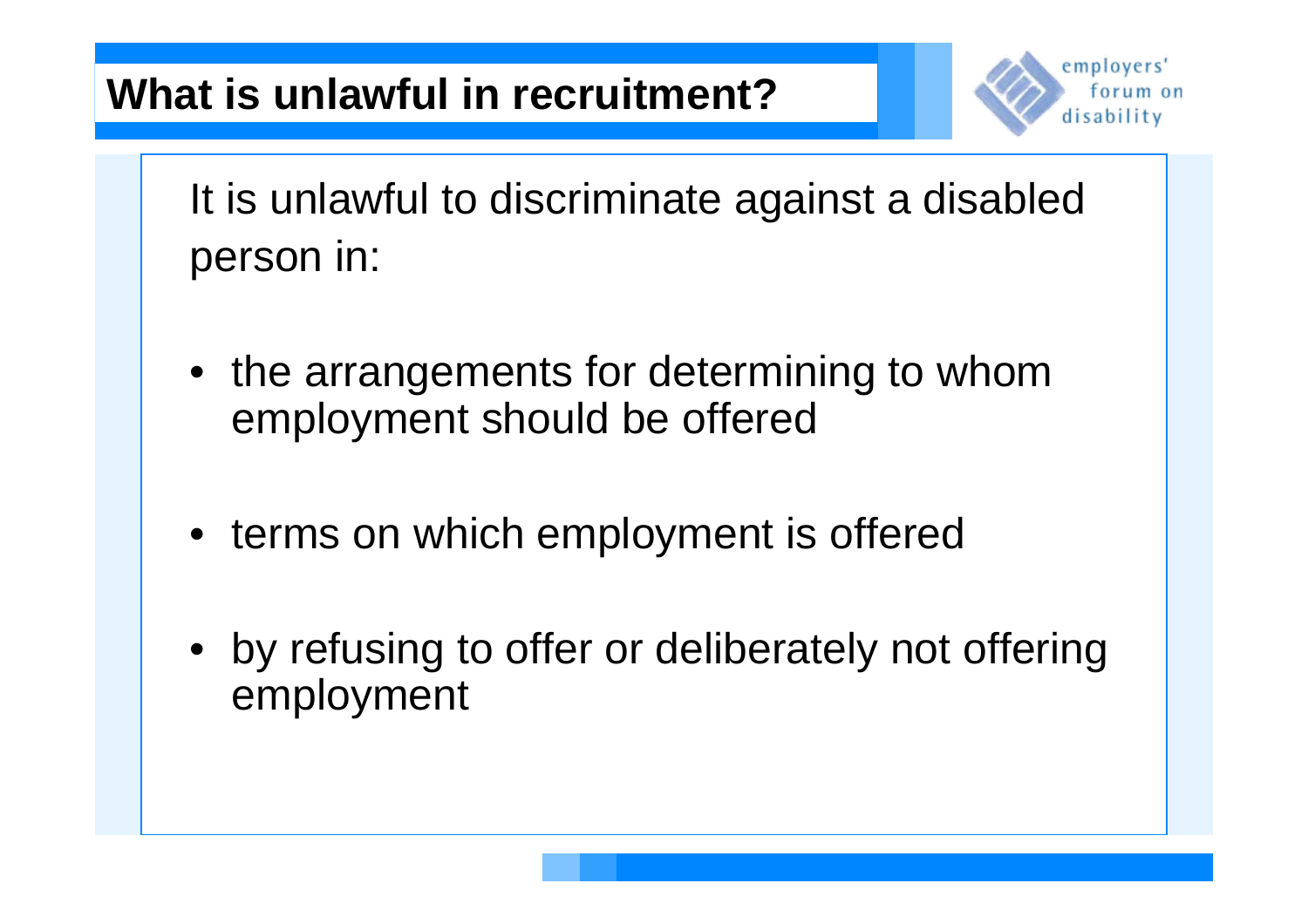

It is unlawful to discriminate against a disabled person :

- in the terms employment is offered
- in opportunities for promotion, transfer, training or receiving any other benefit
- by refusing such opportunities
- by dismissing him or subjecting him to any other detriment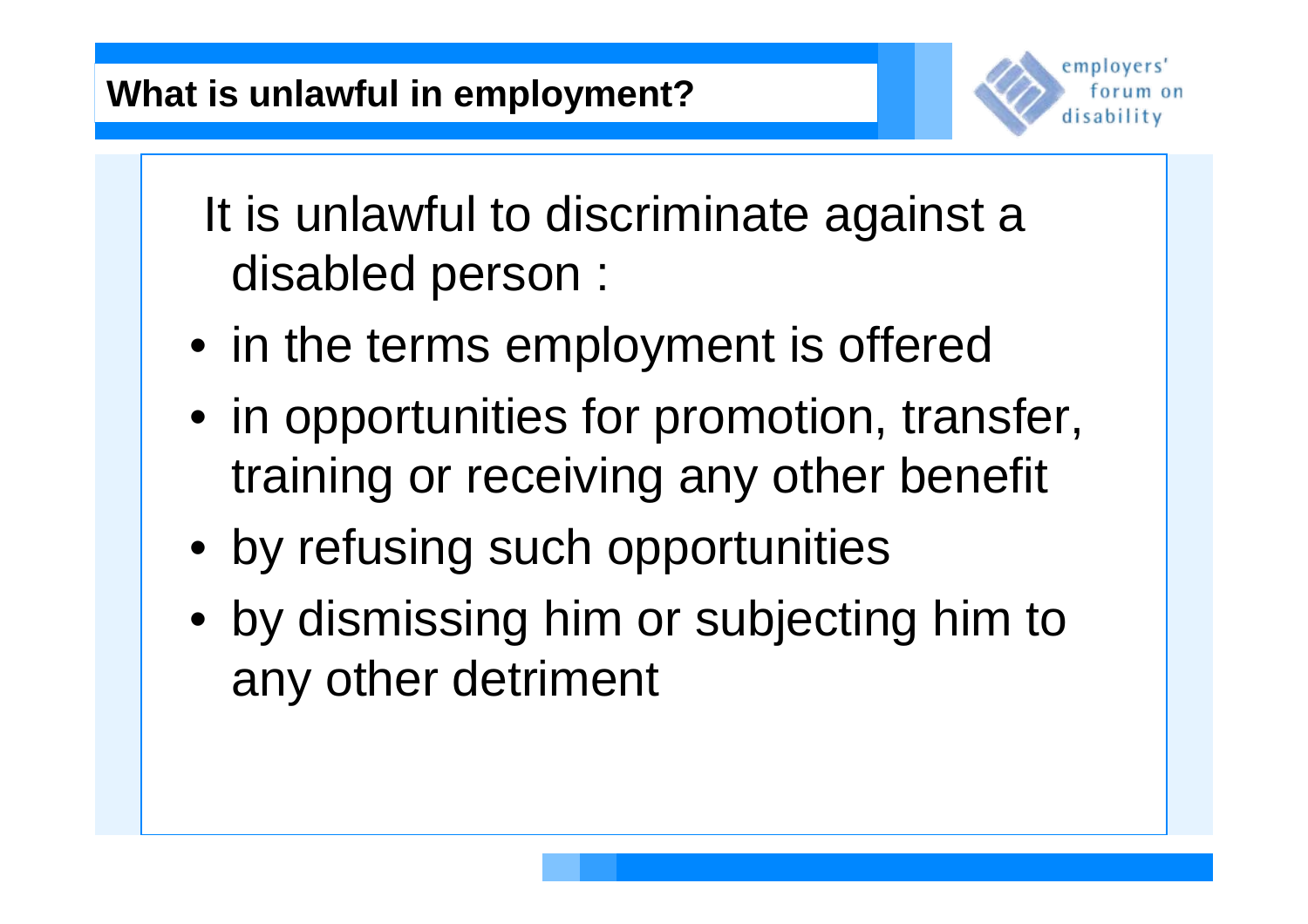

- It is unlawful for an employer to subject a disabled applicant or employee to harassment
- It is unlawful to subject a person (disabled or otherwise) to victimisation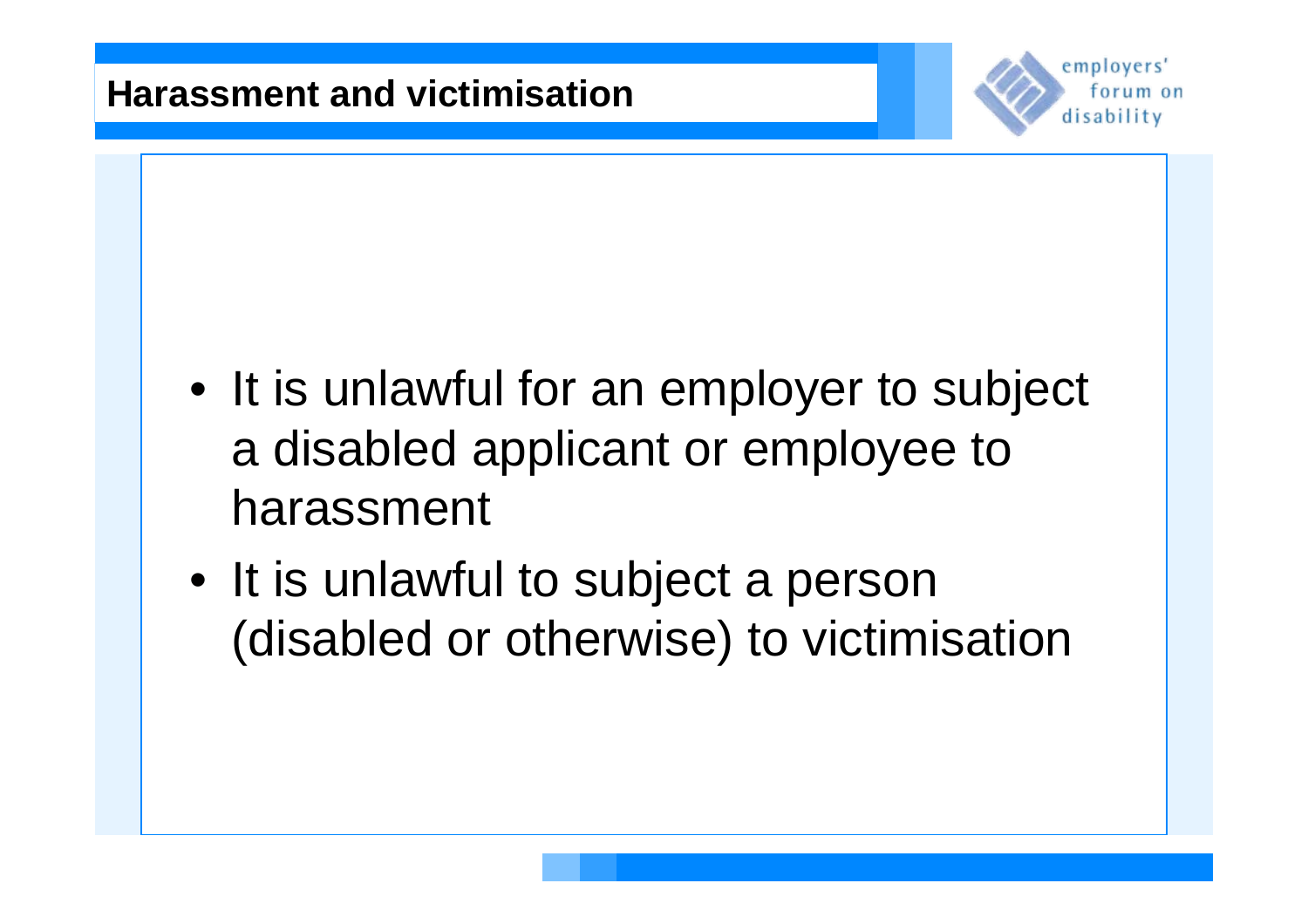

## **Harassment**

Where for a reason related to disability, there is unwanted conduct which has the purpose or effect of violating the disabled person's dignity or creating an intimidating, hostile, degrading humiliating or offensive environment for him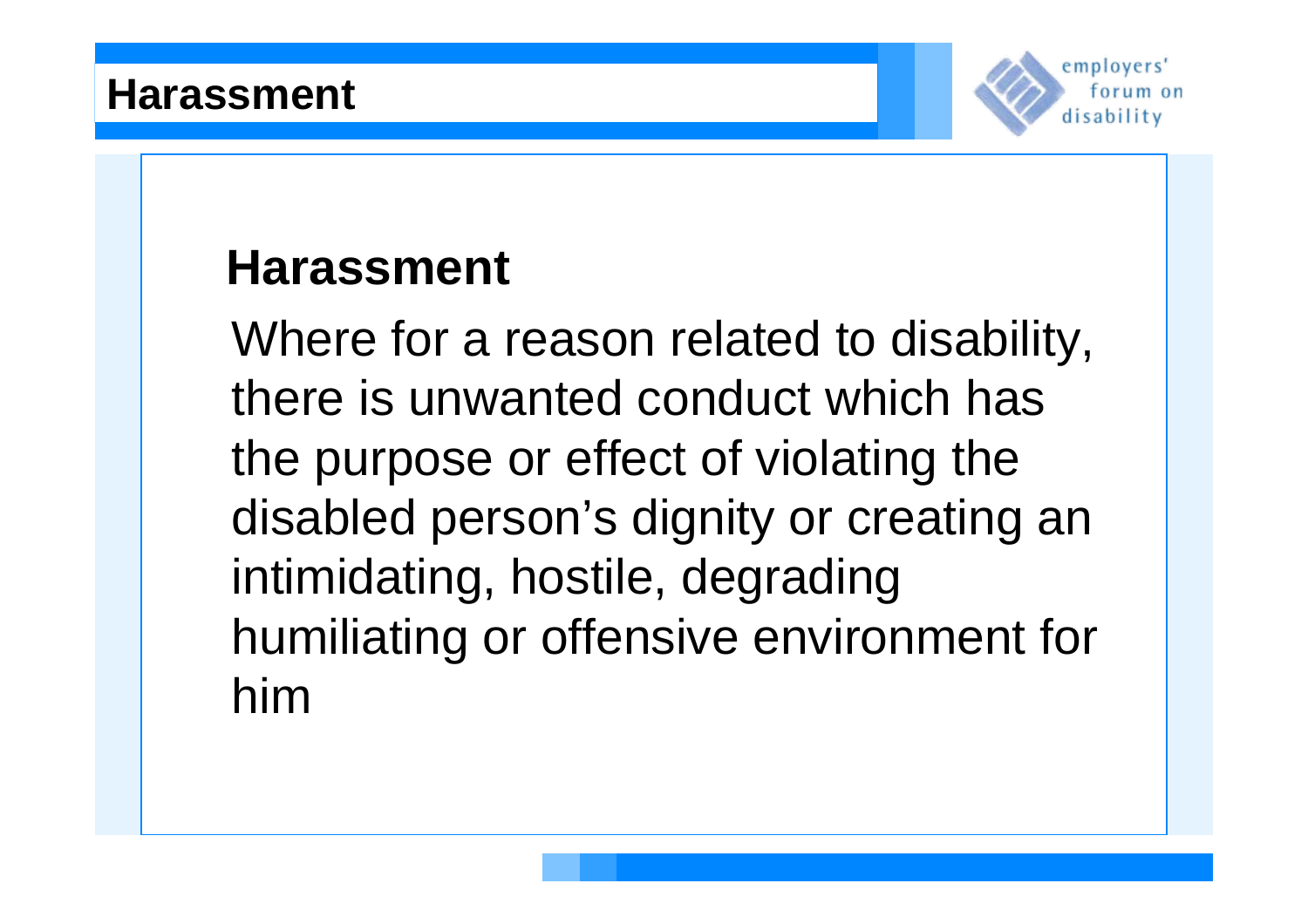

- direct discrimination
- disability related discrimination
- failure to make reasonable adjustments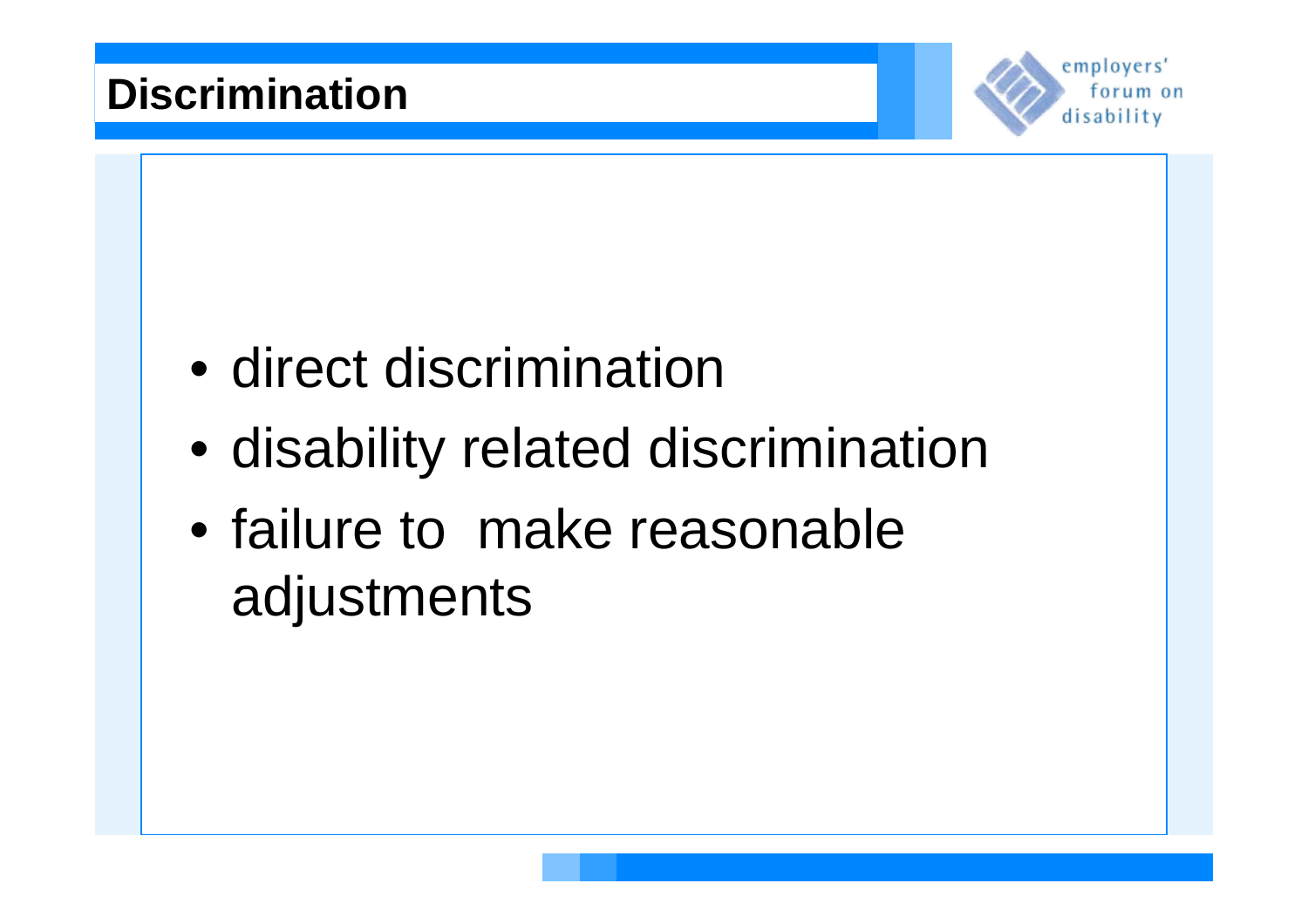

# **Direct discrimination**

Less favourable treatment on the **grounds** of disability than a person not having that particular disability, whose relevant circumstances, including his abilities are the same as or not materially different from, those of the disabled person is treated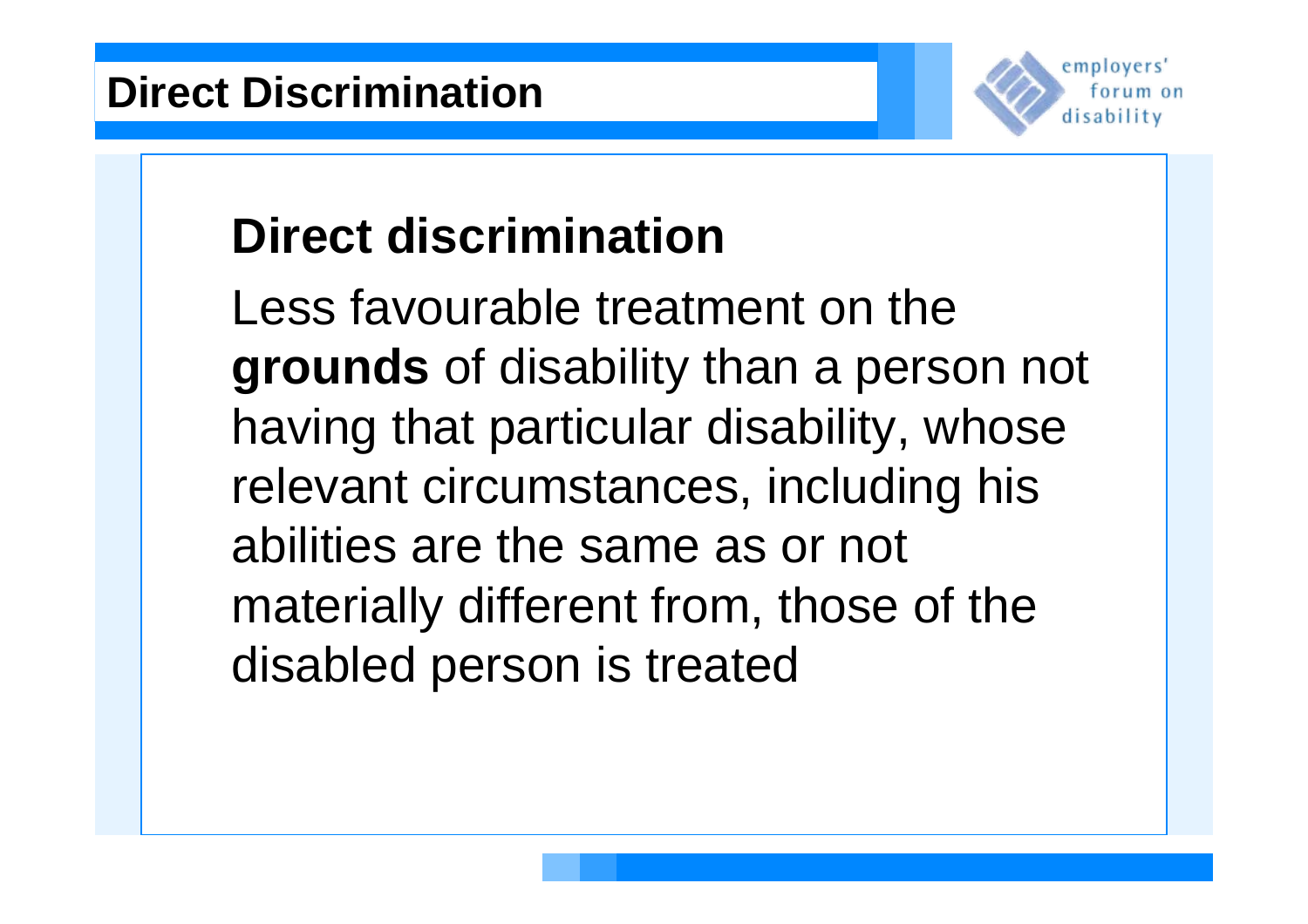### **Direct Discrimination**



#### • **In practice**

- treatment based on prejudice
- "blanket" bans
- e.g. a visually impaired person is rejected for a job because the employer does not believe that she will be able to operate computers. A person whose relevant circumstances are the same but who was not visually impaired would not have been treated in that way direct discrimination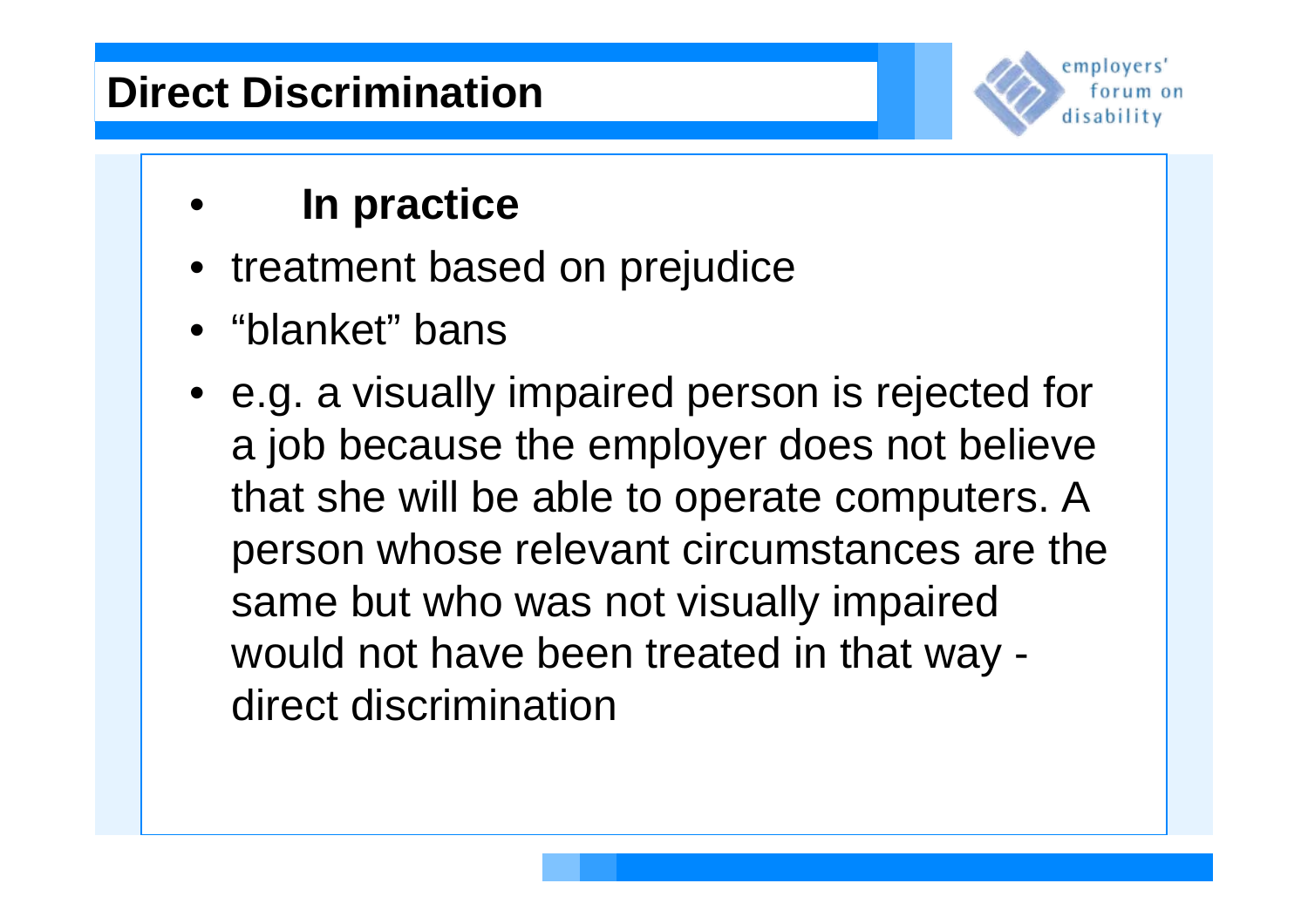

# Direct discrimination cannot be justified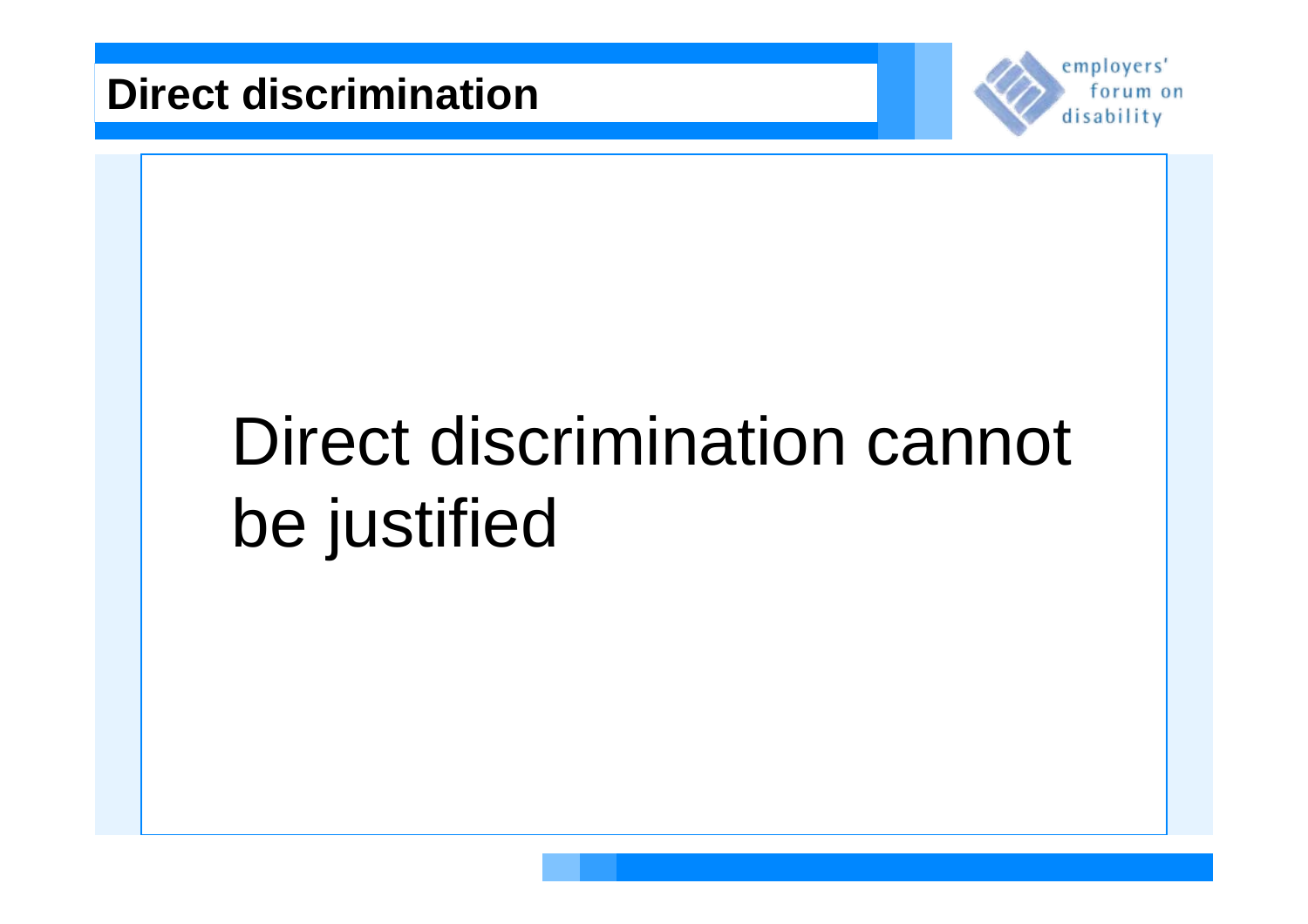

## **Disability related discrimination**

- unjustifiable
- less favourable treatment
- for a reason relating to the disability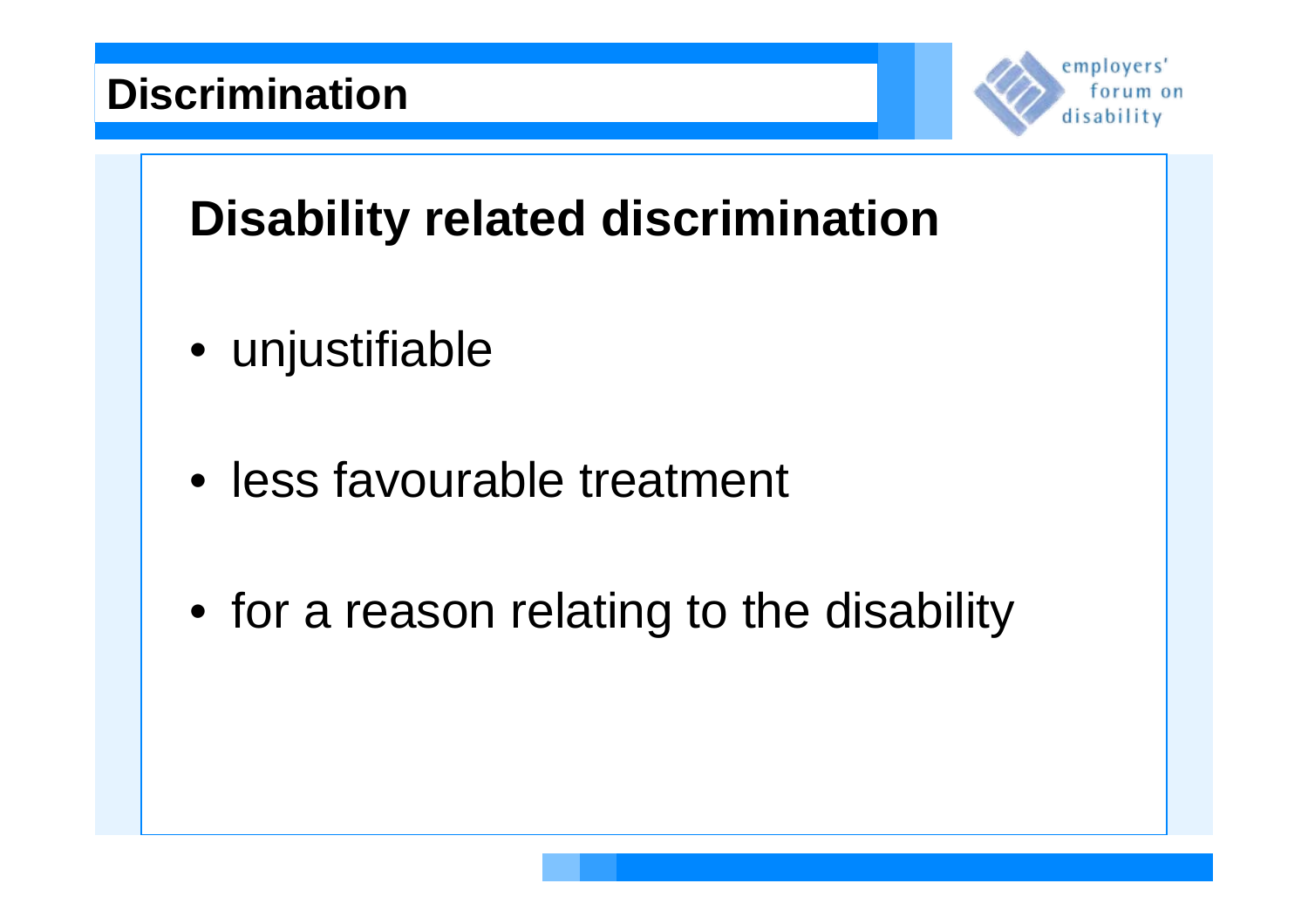### **Discrimination**



#### • **"disability related" discrimination - example**

- a person who takes six months sick leave due to a disability is sacked
- not direct discrimination anyone in the same circumstances would have been treated in this way
- less favourable treatment for a reason relating to their disability - but for the disability, they would not have had the six months off, and so would not have faced the sack
- (though see **London Borough of Lewisham v Malcolm**)
- subject to justification "**material and substantial reason**" which is in turn subject to the duty to make adjustments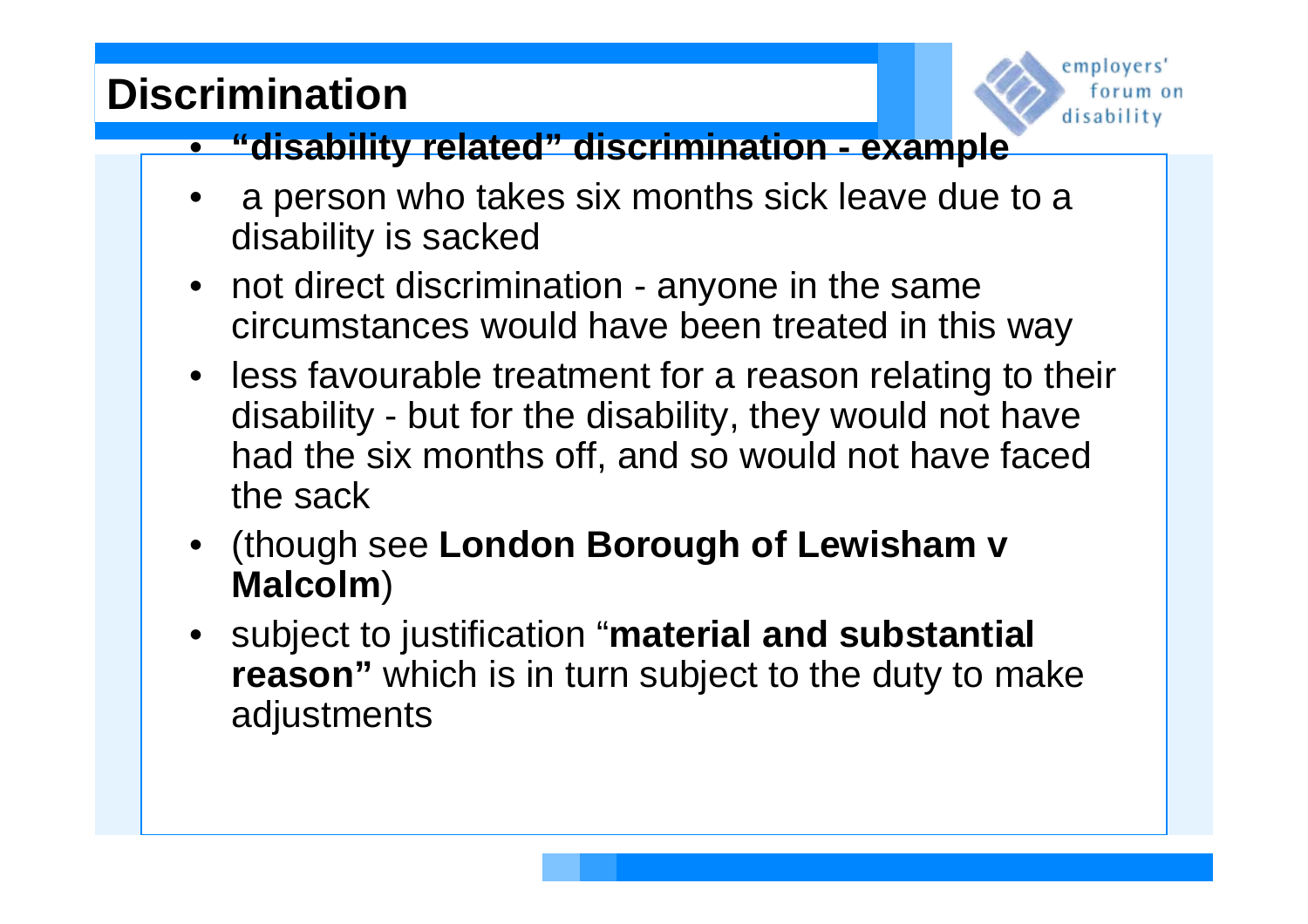### **Discrimination**



Failure to make reasonable adjustments to

- physical features of premises
- provisions, criteria or practices

that place the disabled person at a substantial disadvantage

• Must know or be reasonably expected to know that it may put a disabled person at a disadvantage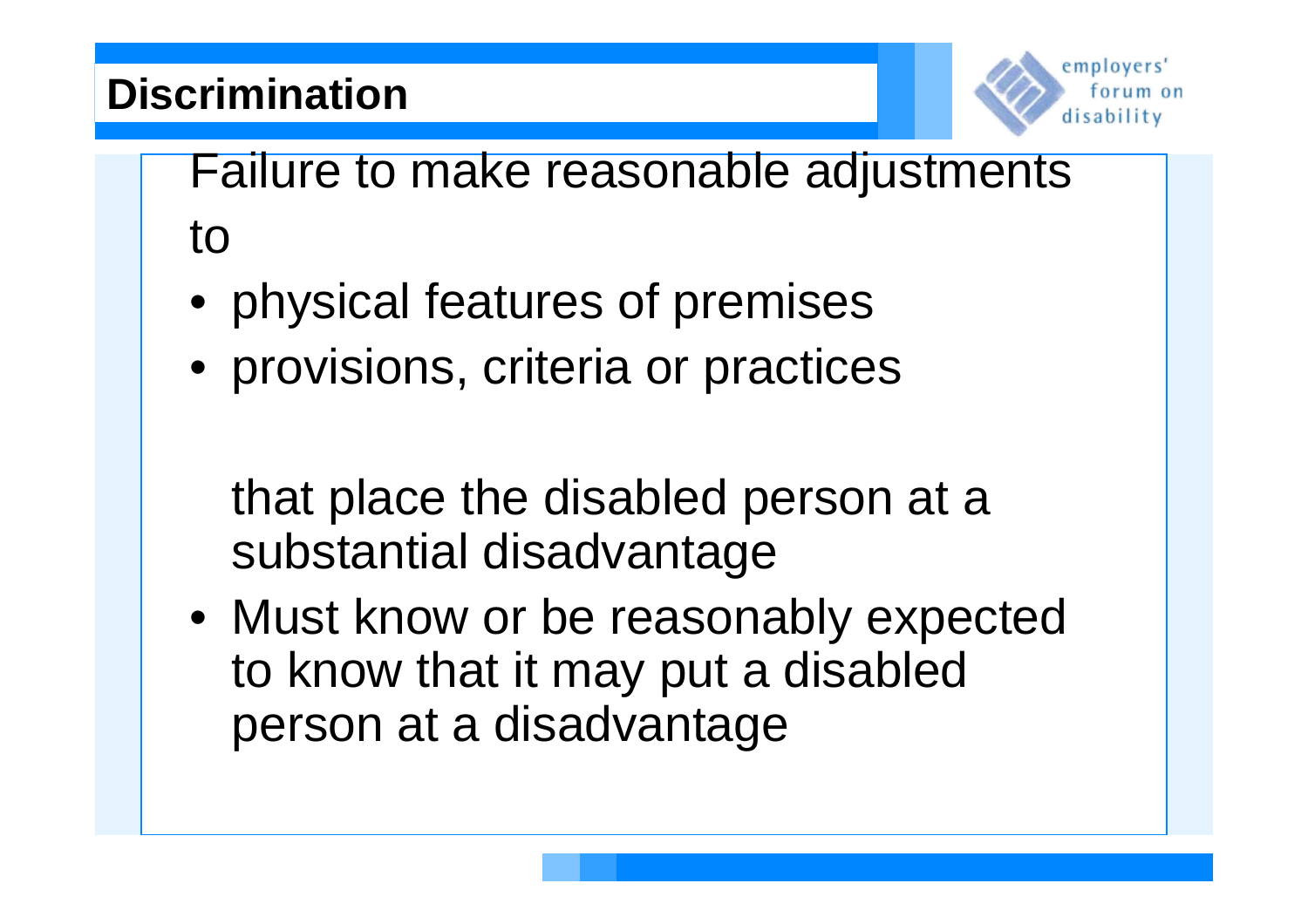#### **Reasonable adjustments**



- alter premises
- alter working hours
- provide additional training
- provide a reader or interpreter
- provide supervision
- modify procedures for testing or assessment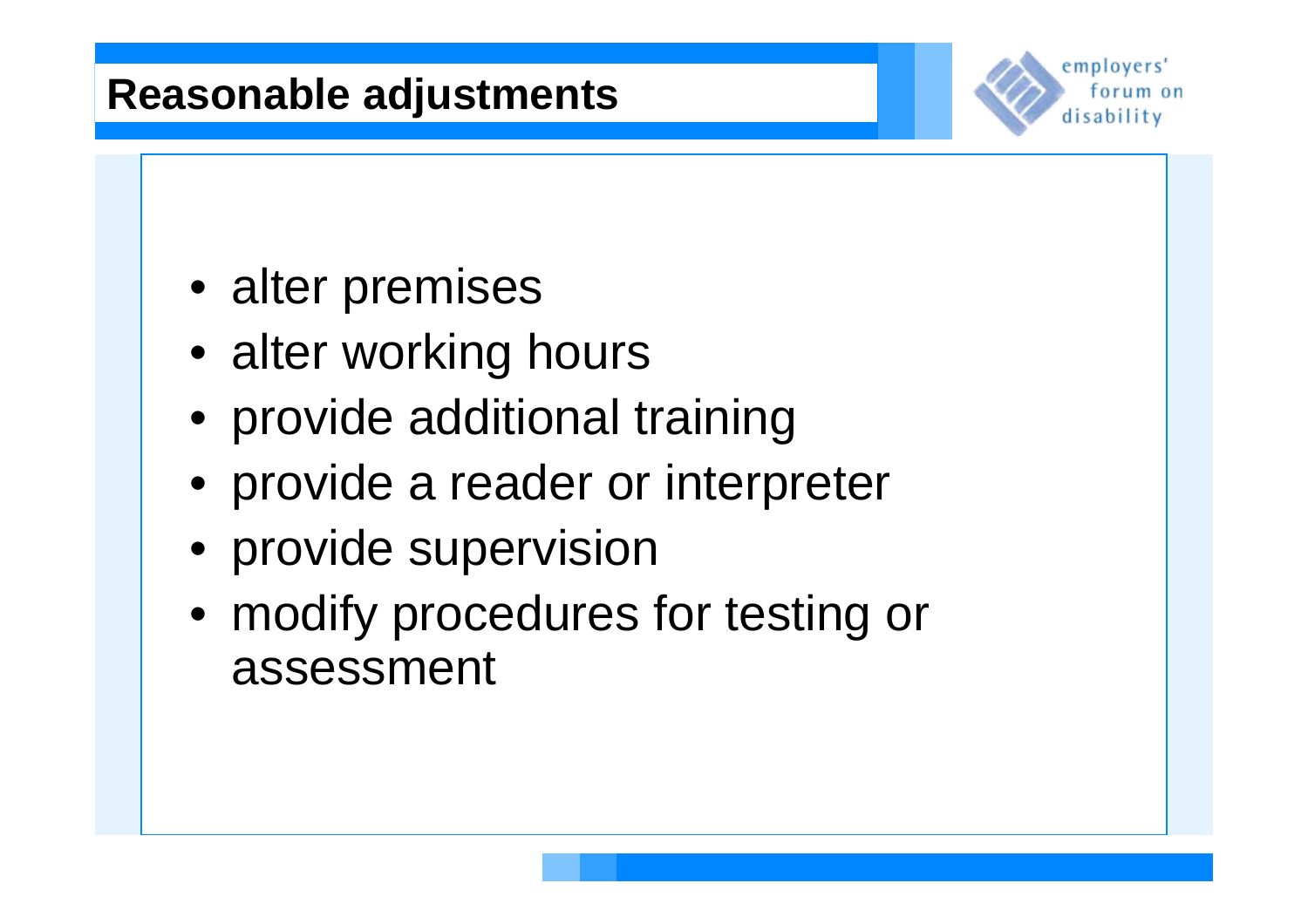#### **Reasonable adjustments**



- allocate some duties to another employee
- transfer to fill a suitable vacancy
- transfer to another place of work
- allow absences for rehabilitation or treatment
- acquire or modify equipment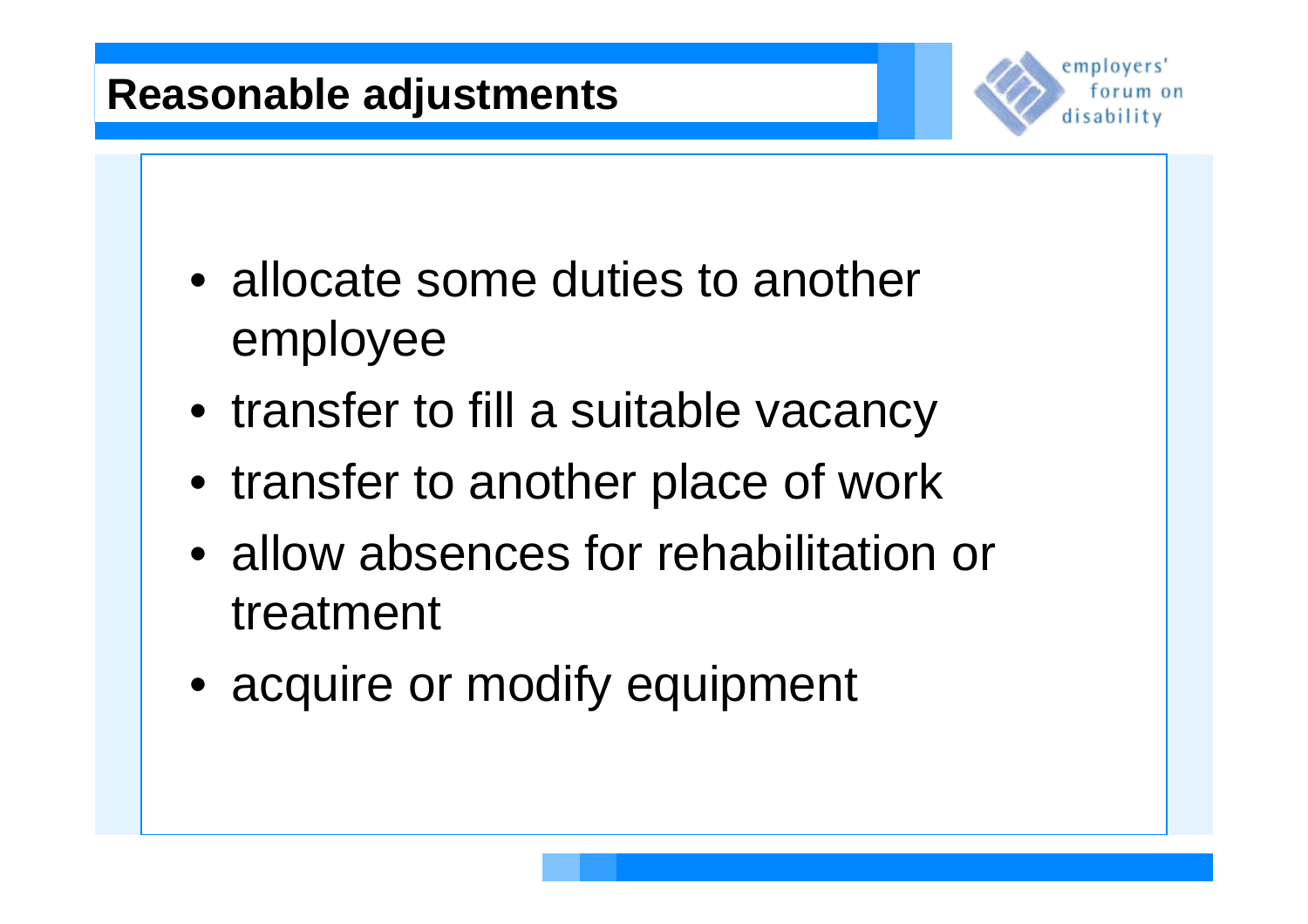#### **What is reasonable?**



#### **Factors set out in the Act**

- cost
- practicability
- effectiveness
- disruption
- size & resources of employer
- availability of assistance
- nature of activities and size of undertaking
- where a private household, extent of disruption or disturbance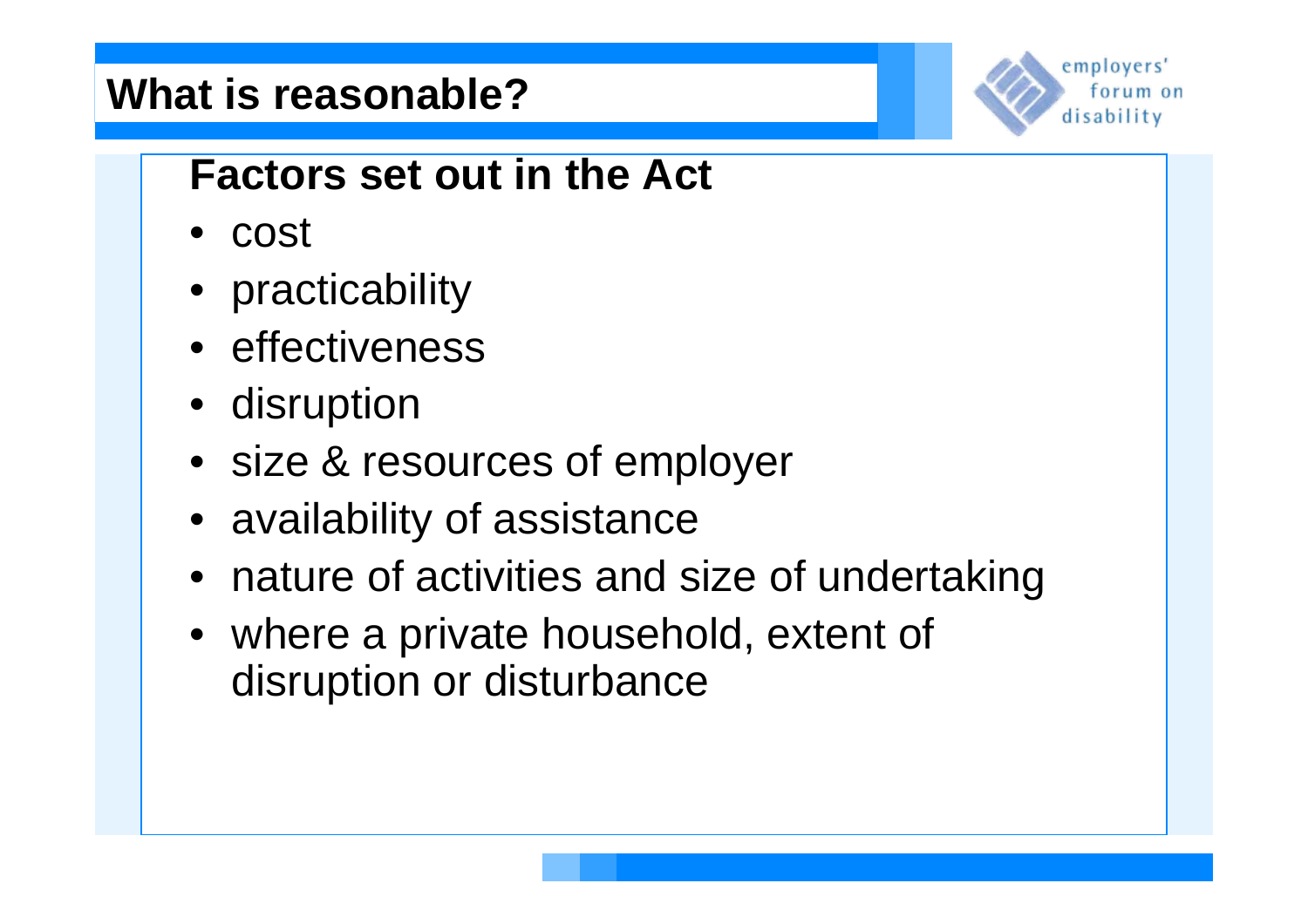

#### **Justification**

- material to the circumstances of the case
- substantial carry real weight and be of substance
- cannot justify if there is a reasonable adjustment duty which has not been met and which would have made a difference
- cannot justify failure to make a reasonable adjustment or direct discrimination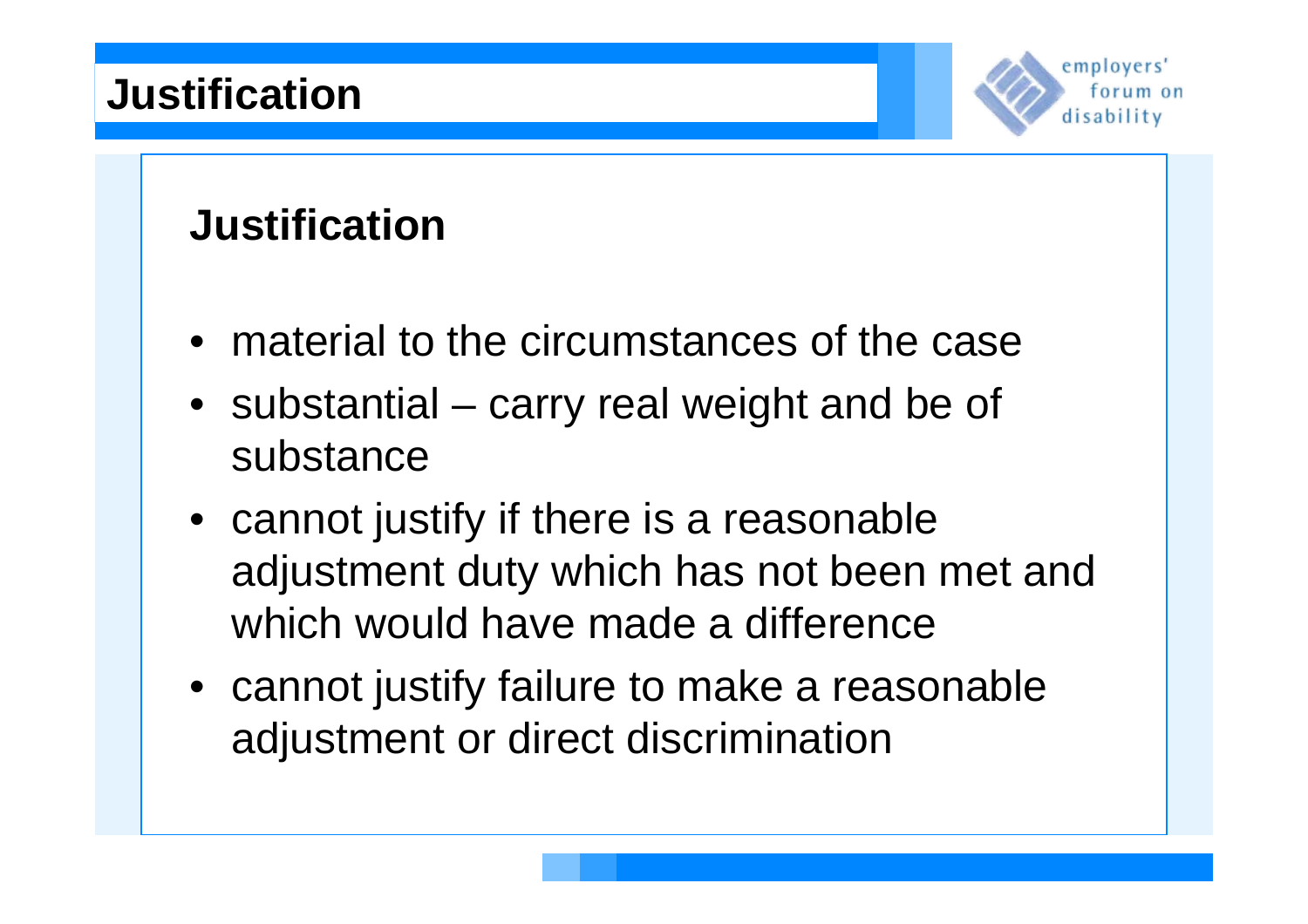

# Could a reasonable adjustment have made a difference? A failure to make a reasonable adjustment cannot be justified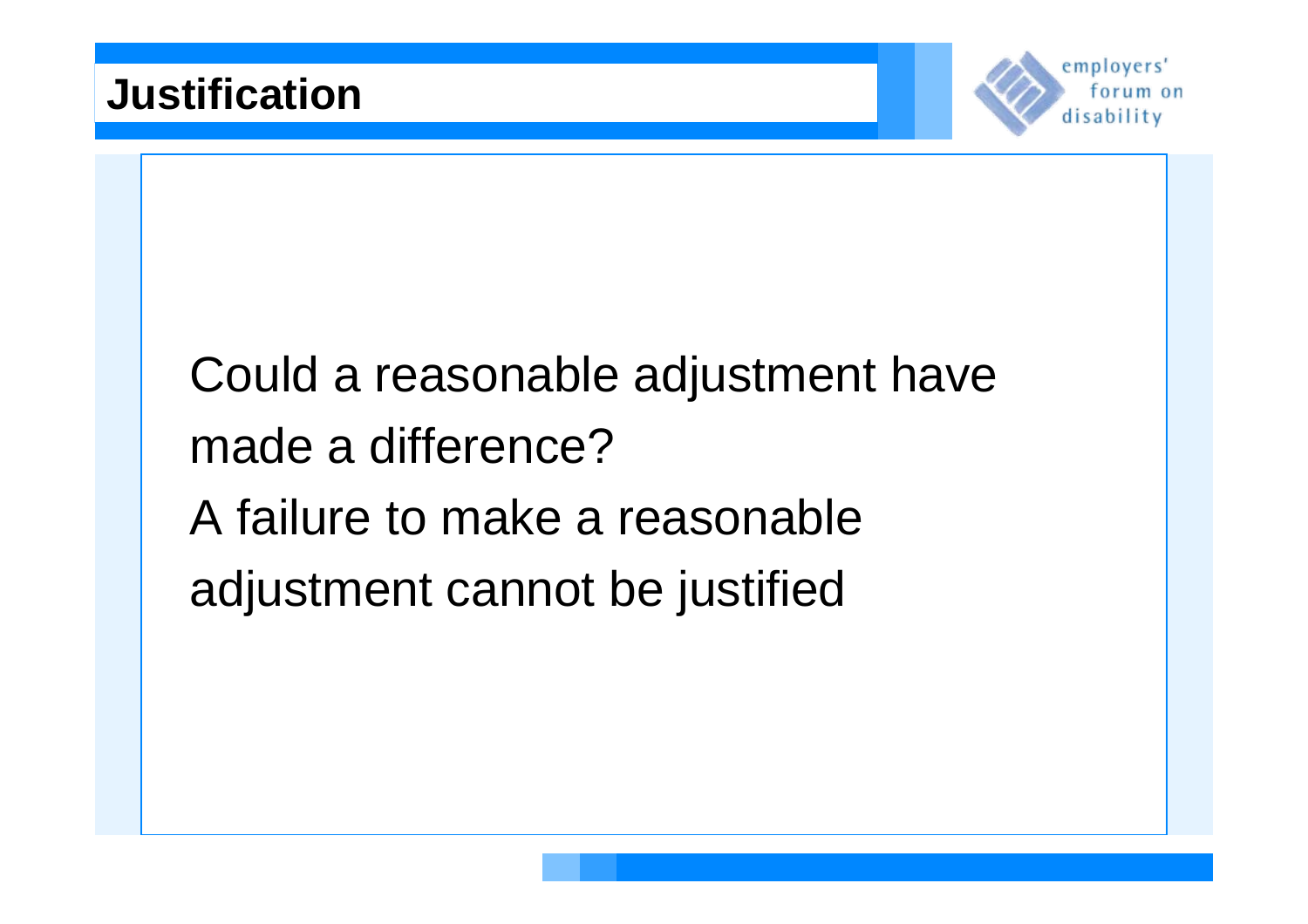

- Identification of potential disabilityrelated issues
- Provision of reasonable adjustments
- Responsibility rests with management and not medical profession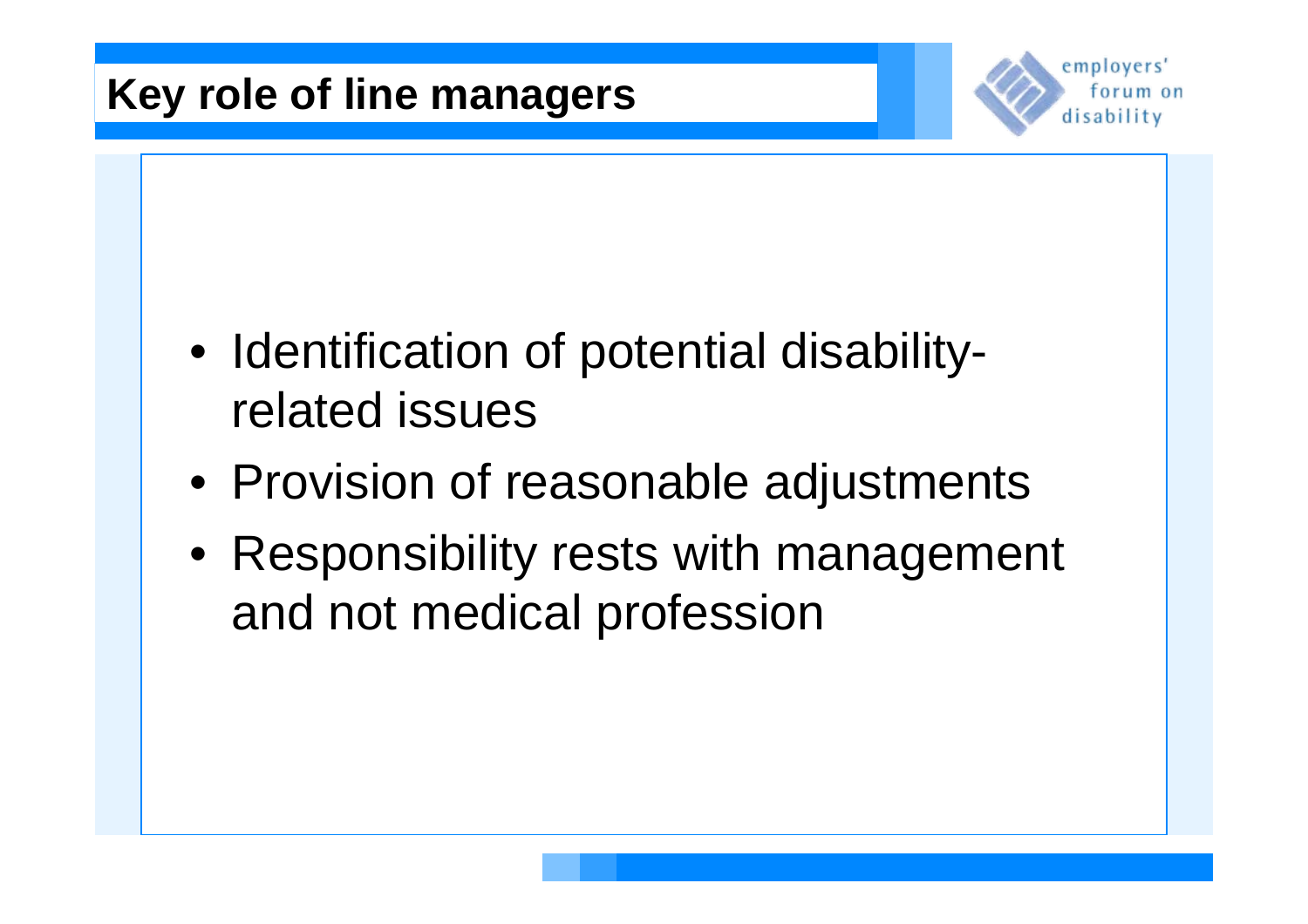

# **Recruitment**

- London Borough of Hammersmith & Fulham v Farnsworth
- Paul v NPS

# **Retention**

- Beart
- Edwards
- EDS v Travis
- Hutchinson v Mason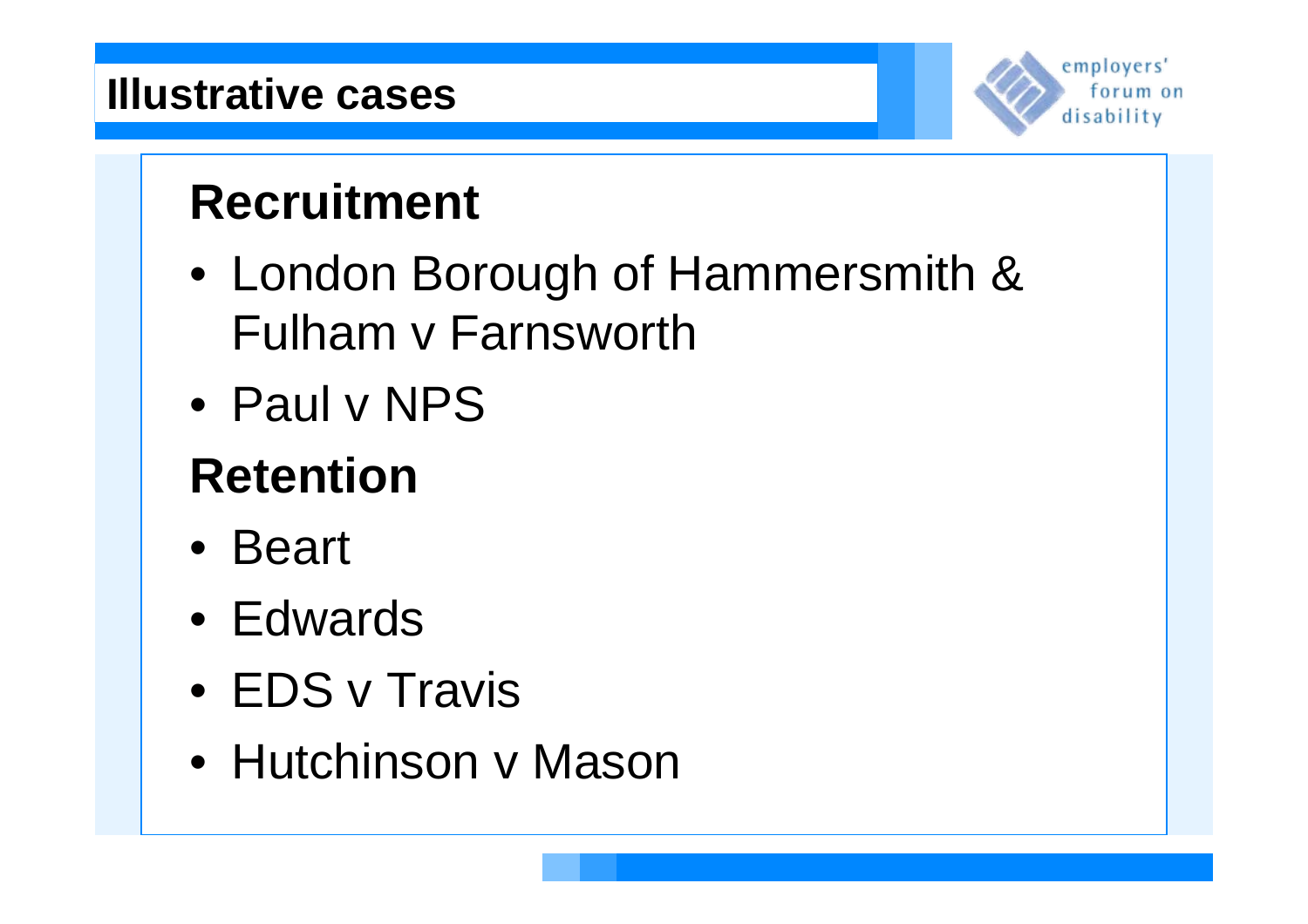employers' torum on disability

Recruitment

- medical checks, attendance history
- Problems with the job
- the specific demands of the work
- relationships with managers and colleagues.
- Problems outside work that might affect the person's ability to do the job
- relationships with family, partners etc.
- financial issues.
- Mental health problems that might influence the person's ability to do the job
- fluctuations in mental state
- difficulties with medication.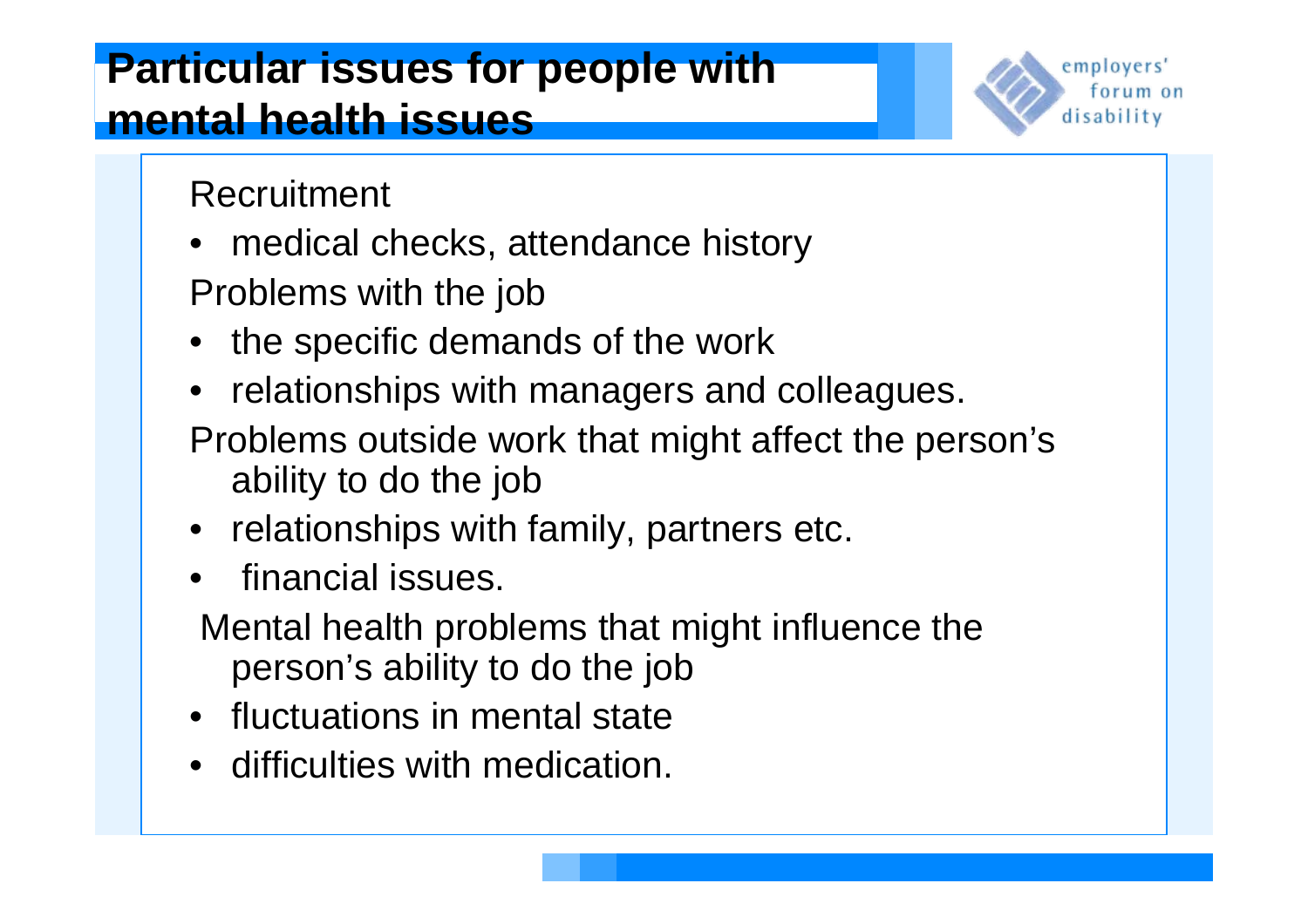#### **Adjustments**



#### **Recruitment**

- Ensure application of reasonable adjustments to job tasks
- Ensure that medical checks are either required for every applicant or not at all
- Ensure that medical checks are only used to find out if people need reasonable adjustments at work

#### **On appointment**

- ensure a well planned induction
- provide clear guidelines about what the individual is supposed to be doing
- let the person know who to ask if he or she is not sure what to do

#### **In employment**

- provide regular supervision and feedback on performance.
- facilitate flexible working hours
- allow time off for medical appointments
- adjust small, non-central parts of the job
- Consider application of sickness absence procedure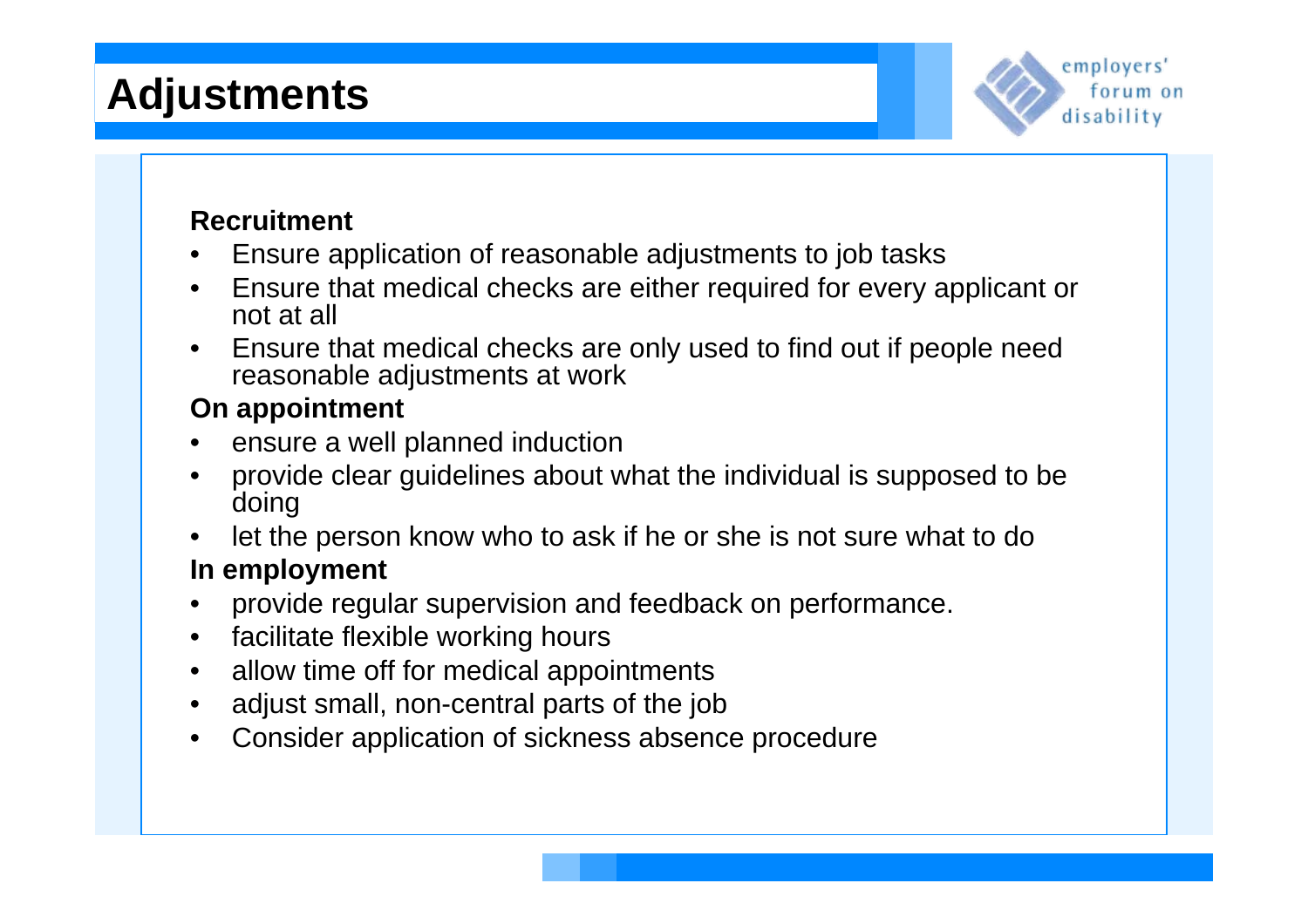#### **Case studies**



- A manager notices that one of their staff is often making mistakes in their work and missing deadlines. The staff member says that they find it difficult to concentrate in the office environment and so they find it difficult to organise and plan their work. They also tell the manager that they had been diagnosed with depression in the past.
- A member of staff who has recurring depression joins a new team. After several months, they feel that other team members are making comments about people who 'want an easy life' and 'will use any excuse not to come to work'. The member feels that they cannot be honest about their depression and that they feel isolated and threatened.